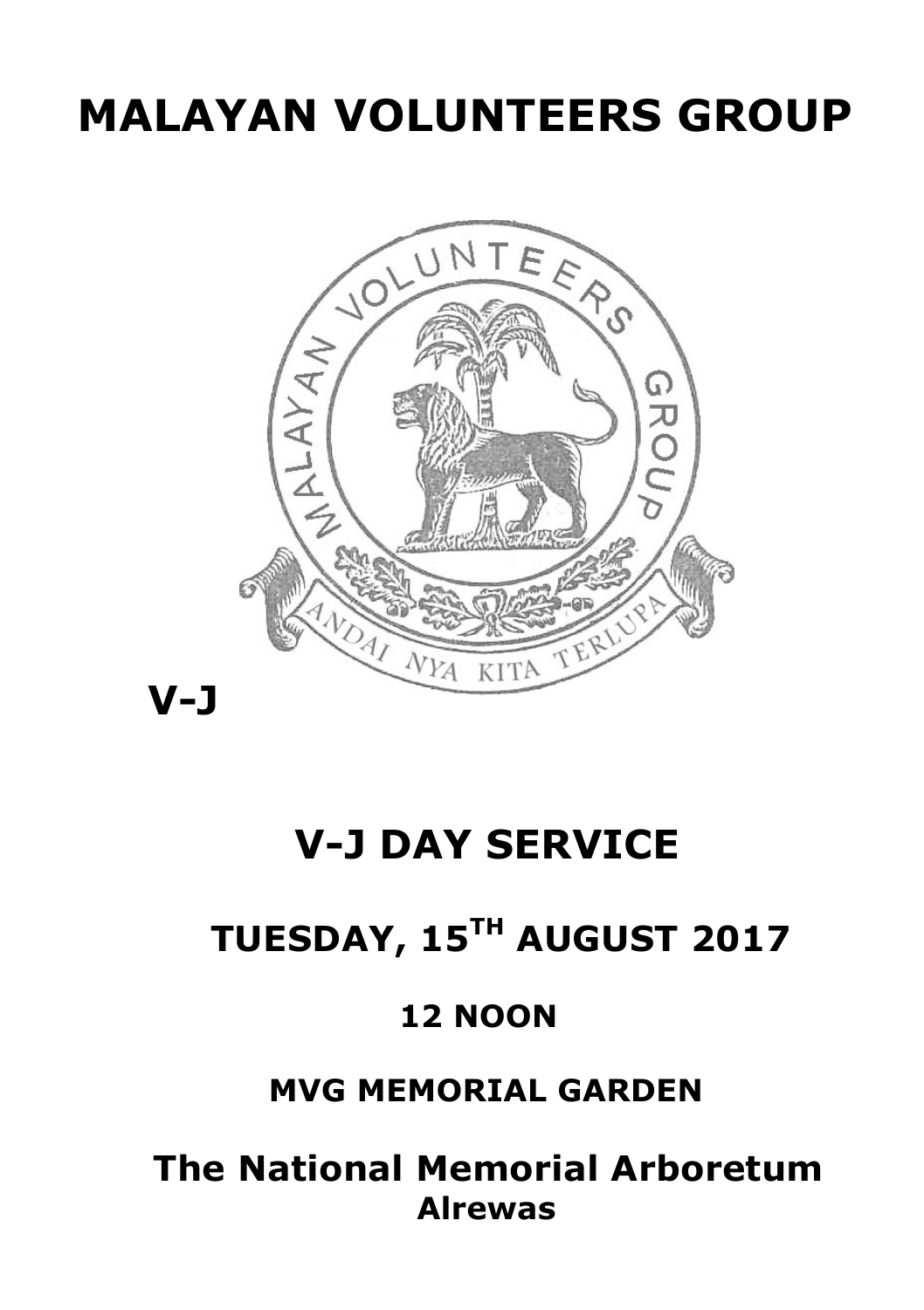#### **INTRODUCTORY MUSIC "AMAZING GRACE" Sung by the 'Born to Sing Choirs" From Western Australia**

#### **WELCOMING REMARKS**

by Jonathan Moffatt

#### **WREATH LAYING 2 MINUTES SILENCE**

#### **ABIDE WITH ME SATB arrangement by Lisa Ho Dedicated to the Malayan Volunteers of World Wars 1 & 2**

Abide with me; fast falls the eventide; The darkness deepens; Lord, with me abide! When other helpers fail, and comforts flee, Help of the helpless, O abide with me.

Swift to its close ebbs out life's little day; Earth's joys grow dim, its glories pass away; Change and decay in all around I see; O Thou who changest not, abide with me.

I need Thy presence every passing hour; What but Thy grace can foil the tempter's power? Who like Thyself my guide and stay can be? Through cloud and sunshine, O abide with me.

#### **A READING FROM SCRIPTURE Ephesians Ch.6 Vs.8-17**

#### **CHILDHOOD MEMORIES OF ESCAPE Taken from "My Dear Everyone" By Patricia Wood**

#### **VERY OLD CHINESE PROVERB**

If there be righteousness in the heart, there will be beauty in the character. If there is beauty in the character, there will be harmony in the home. If there is harmony in the home, There will be order in the nation. When there is order in each nation, there will be peace in the world.

#### **PRAYERS THE LORD'S PRAYER**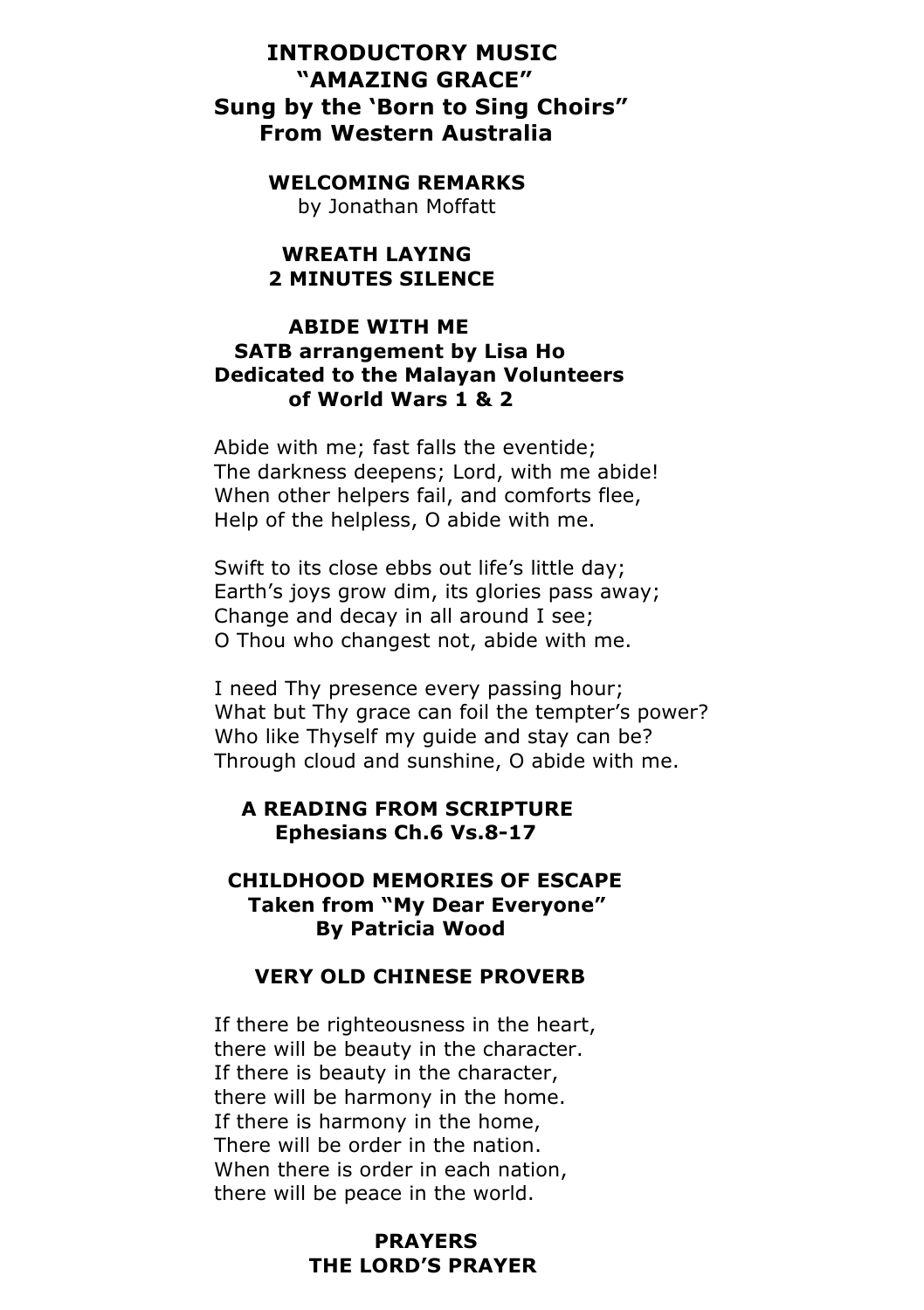#### **"I FOUND A BONE" by Teo Kah Leng A Tribute to the Sook Ching Massacre of the Chinese after the Fall of Singapore**

#### **"THE LAST DAYS OF FREEDOM" An extract from John Hedley's Diary**

#### **THE CAPTIVES' HYMN By Margaret Dryburgh**

 Father, in captivity We would lift our prayer to Thee, Keep us ever in Thy love, Grant us daily we may prove Those who place their trust in Thee More than conquerors may be.

 Give us patience to endure, Keep our hearts serene and pure, Grant us courage, charity, Greater faith, humility, Readiness to own Thy will, Be we free, or captive still.

 For our country we would pray, In this hour be Thou her stay, Pride and selfishness forgive, Teach her by Thy laws to live, By Thy grace may all men see That true greatness comes from Thee.

 For our loved ones we would pray, Be their Guardian night and day, From all danger keep them free, Banish all anxiety. May they trust us to Thy care, Know that Thou our pains dost share.

 May the day of freedom dawn, Peace and Justice be reborn. Grant that nations, loving Thee, O'er the world may brothers be, Cleansed by suffering, know rebirth, See Thy Kingdom come on earth.